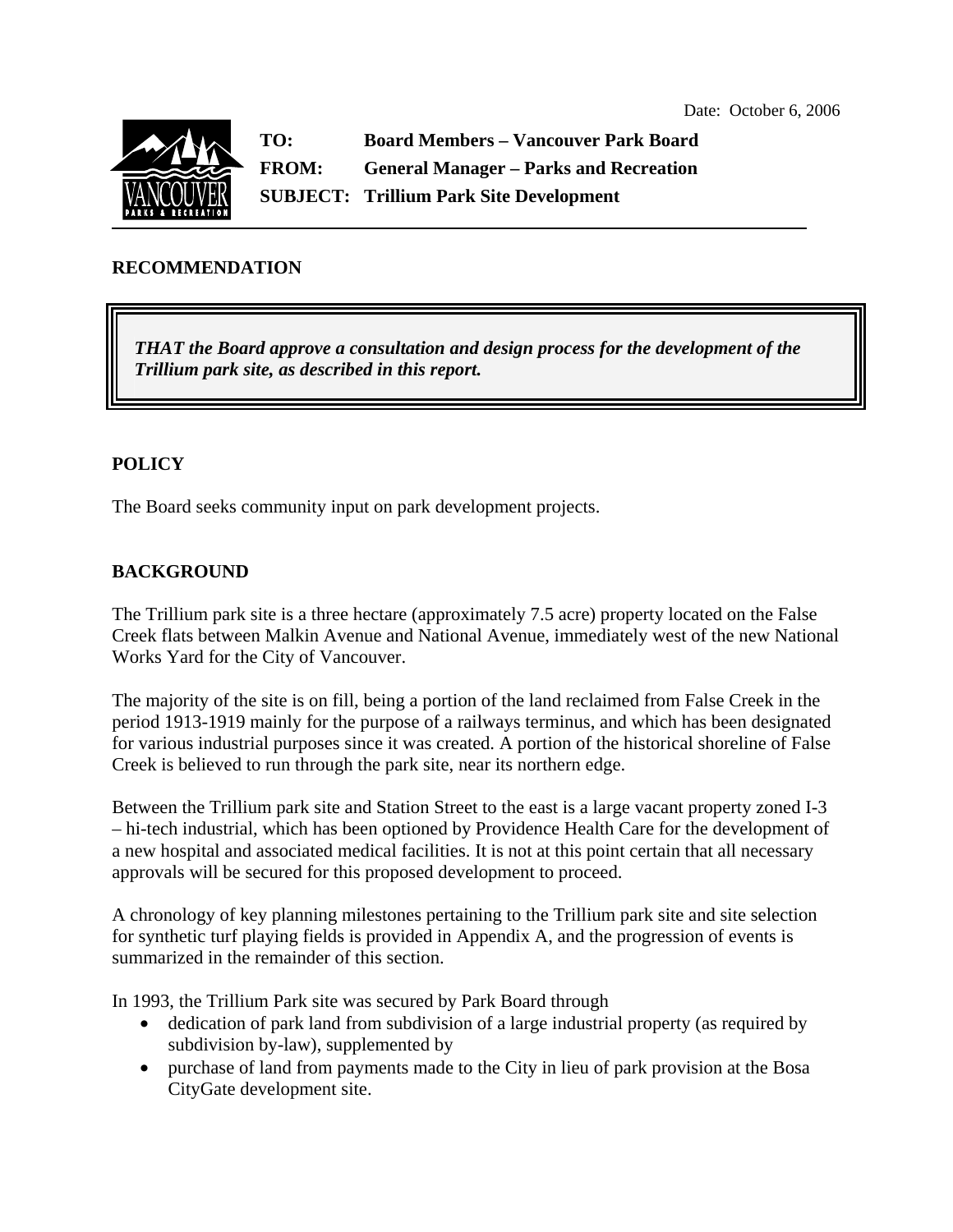The size and configuration of the land assembly was made in order to accommodate two regulation playing fields, with explicit recognition of the active sport needs of a growing population in the downtown core. The industrial context was also seen as an ideal setting for high intensity use evenings and weekends, when business activity in the area would be at its lowest level.

Upon approving the acquisition, both Council and Park Board directed staff to consult with the community, with specific reference made to the Strathcona neighbourhood, regarding the use and design of the park.

Most local residents participating in the consultations did not support the proposed development of fields at the Trillium site location. Instead, residents asked for, and Park Board approved, a community-based programming study for all Strathcona area parks. The study was conducted by the APRA group, and resulted in the development a document known as the APRA Plan. This plan presented a redesign of Strathcona Park involving the removal of two of four playing fields, proposed to be rebuilt on the Trillium site.

The APRA plan was not formally approved by Park Board, but Strathcona Park was subsequently redeveloped very much in the manner proposed. The two fields taken out of Strathcona were not rebuilt at Trillium or elsewhere.

The 2003 – 2005 Parks Capital Plan included a line item for two synthetic turf fields, the first step in increasing the City's playing field inventory in accordance with the 2002 joint Park Board/School Board Playing Field Renewal Plan. These fields were proposed to be developed on the Trillium site.

In 2003, Park Board directed staff to broaden the search for prospective synthetic turf locations. A public process to develop a list of sites and selection criteria was followed by assessment of 58 candidate locations. In 2004, Park Board approved a shortlist of five candidate sites (all near or on secondary school grounds) for more in-depth evaluation and local area consultation. In November 2004, Park Board approved a synthetic turf installation at Kerrisdale Park/Point Grey Secondary, which officially opened in June of 2006. In September 2006, the Board approved a design consultancy for the second field, to be built at Vancouver Technical Secondary School. Of the three remaining sites on the shortlist, two were found to be unsuitable for a synthetic turf project and one remains a feasible site.

The 2006 – 2008 allocates funding for a third synthetic turf field. At its meeting of September 19, 2006, the Park Board Planning Committee directed staff to Staff to prepare a report for the Trillium site development and public consultation process.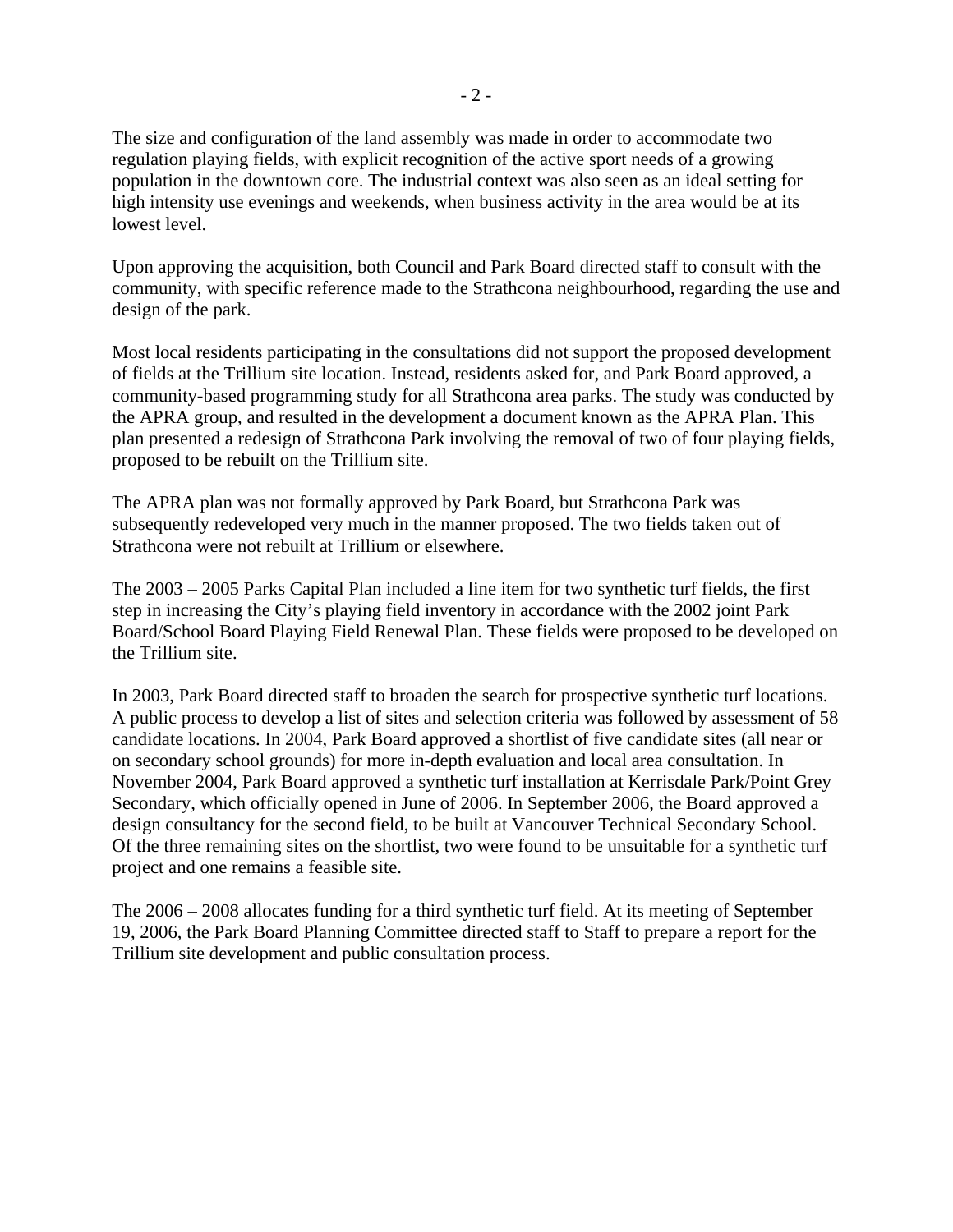### **DISCUSSION**

Outlined in this section is a public process intended to enable park development at Trillium to proceed, either (1) to serve the sport and active recreation needs of existing and emerging residential areas around the False Creek basin, including the downtown, Fairview Slopes, Mount Pleasant, Grandview Woodlands and Strathcona, or (2) according to the expressed preferences of residents of the immediately local area.

Realization of a park on the Trillium site has been stalled for 13 years, due to a lack of consensus as to the appropriate form of development. Past public process has identified two opposing interests advocating two very different and, for the most part, mutually exclusive scenarios for what the park site should become.

During the process of site acquisition, in the subsequent APRA plan development and, most recently, in the determination of appropriate sites for synthetic turf installations, Strathcona residents have consistently stated their opposition to playing fields in Trillium, even as a tradeoff for the fields removed from Strathcona Park. Rather, local residents and other groups (such as the Environmental Youth Alliance), have advocated for a passive park, "sanctuary" type development of the Trillium site, with green linkages east-west to False Creek and to the Grandview Cut.

The field sports community and others want Park Board to follow through with the APRA plan at the Trillium site, pointing to the value of a centrally-located double field site and expressing concern over the loss of two playing fields from the city-wide inventory as a result of implementing the APRA plan at Strathcona Park.

There are essentially two park development scenarios which could emerge in the process of planning and designing Trillium park site:

#### **Scenario A: Trillium as sport and active recreation park**

*Rationale:* This direction is consistent with the original reason that the site was acquired and configured as an enclave within an industrial zone, and also adheres to the recommendation of the APRA plan.

The neighbourhoods around the False Creek basin have the highest population growth and the lowest per capita sport field provision in Vancouver [Map Appendix D]. Other than the single field planned for South East False Creek, there are no other identified options for increasing playing field capacity in this area, either through the development of new sites or conversion of existing fields to synthetic turf. No other sites in the City feasible for the development of a double synthetic turf field were identified in the recent synthetic turf planning process.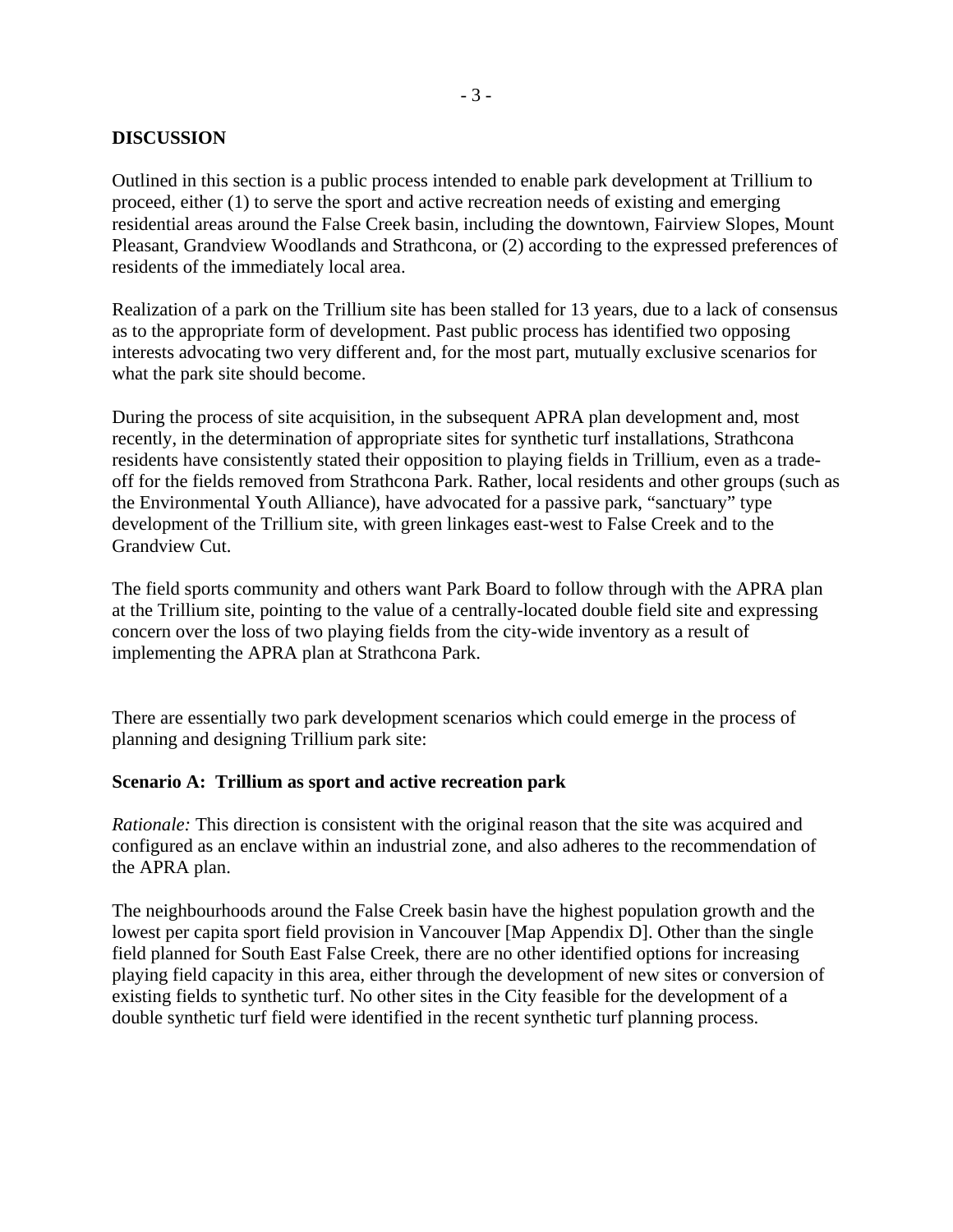### **Scenario B: Trillium as a mainly passive neighbourhood park**

*Rationale:* This direction adopts the expressed preferences advanced through all local neighbourhood-based consultations since the Trillium park site was acquired.

While Strathcona is not, numerically speaking, a "park deficient" neighbourhood [Map Appendix E], it is an inner city neighbourhood, with special circumstances to consider with respect to open space needs. Private open space is relatively limited, and typical lot frontage for single family homes is 25 feet. Opportunities to walk or run in attractive and safe surroundings are constrained, and there is no easy passage to the sea walk system a short distance to the west.

Furthermore, Strathcona is a low income and high social need neighbourhood. Average family income is just over half that of the City as a whole. Many residents rely on public transportation rather than a personal vehicle. Therefore, it is difficult for many families in Strathcona to access major parks like Stanley and Queen Elizabeth, or the beaches, or to travel to natural areas outside of the city

### **Consultation and Design Process**

The consultation process outlined here does not favour either of the above development scenarios. It is intended to clarify how the park might be used, by whom, and with what ensuing benefits and trade-offs. The Board should be cautioned that the contending perspectives regarding on the future of the park are not likely to be reconciled into an over-arching consensus through a new round of consultation.

*Preparation phase:* Work to be done in advance of a public consultation launch includes, but may not be limited to, the following:

- Review and consolidate information from past planning work pertinent to the Trillium site, including original acquisition reports, the APRA study and related minutes, correspondence, etc.
- Compile and update technical information on the site relevant to factors which may support or constrain particular forms of development.
- Identify and canvass stakeholders (including local community associations, recreation and leisure services (Park Board and others), neighbourhood advocacy groups, as well as sport organizations and leagues operating in downtown and east side neighbourhoods) in order to establish their programming focus, their membership base and any barriers they might face with respect to accessing park and open space resources appropriate to their needs.
- Organize the information gathered into graphic presentation formats.
- Establish a 'Trillium Park development' page under "Park Planning Projects" on the Park Board public website to post project updates and receive public input.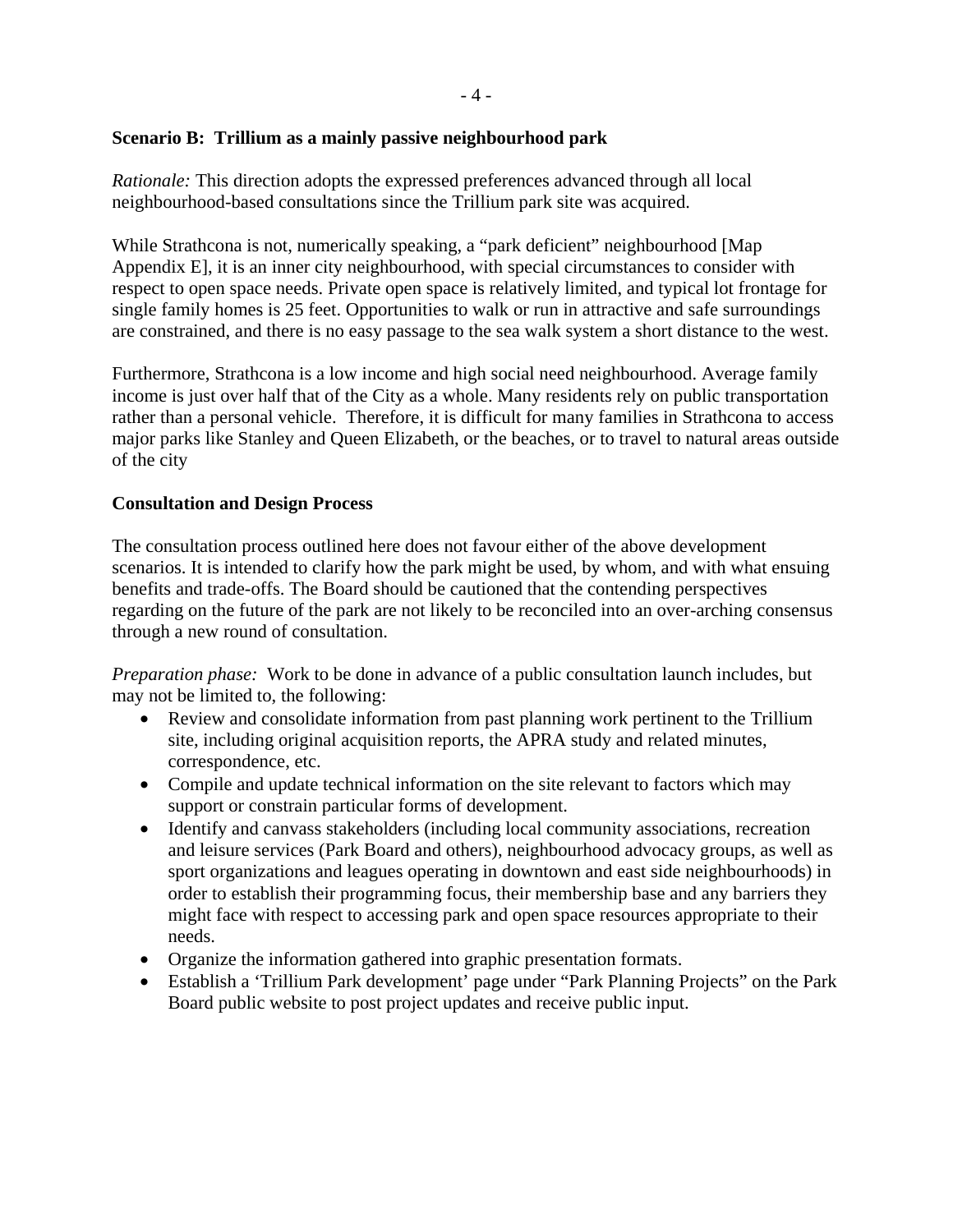*Consultation launch:* Staff would convene a neighbourhood forum open to all, but those groups and individuals who previously participated in the APRA plan development and other consultations on the Trillium site would be specifically invited to attend. The forum would display the information compiled in the preparation phase relevant to park development, and solicit public input.

*Concept development:* Based the compiled documentation, consultants will prepare one or more design options. Feedback will be sought from stakeholders, and the option(s) will be prepared for broader public review.

*Public review of concepts*: The options developed as described above will be displayed at an open house and will be posted on the Park Board public website. Responses from the public will be solicited and recorded.

*Park Board consideration:* The outcome of the public process will be reported back to the Board for a decision on the next steps of park development.

#### **Timing and budget**

The consultation process steps outlined above would require about four to six months from initiation, and a design consultancy to develop park concepts is expected to be in the \$25,000 to \$35,000 range.

#### **Implementation of preferred park development**

Development of Trillium Park in advance of the 2009-2011 Capital Plan cycle would require Council approval of the release of city-wide Development Cost Levy (DCL) funds for new park development. The order of magnitude cost of park development would be in the range of \$4.5- \$6.5 million, depending upon the type of park and the amenities included. There is allocation of \$1,500,000 in the 2006-2008 Capital Plan for one synthetic turf field, which could cover part of the construction cost if such an element is included in the park program

#### **SUMMARY**

This report outlines the history of the Trillium park site, which has been in the Park Board inventory since 1993. Board approval is sought for a proposed concept design and public consultation process to resolve how this park site should be developed.

Prepared by:

Planning and Operations Vancouver Board of Parks and Recreation Vancouver, BC MV:eml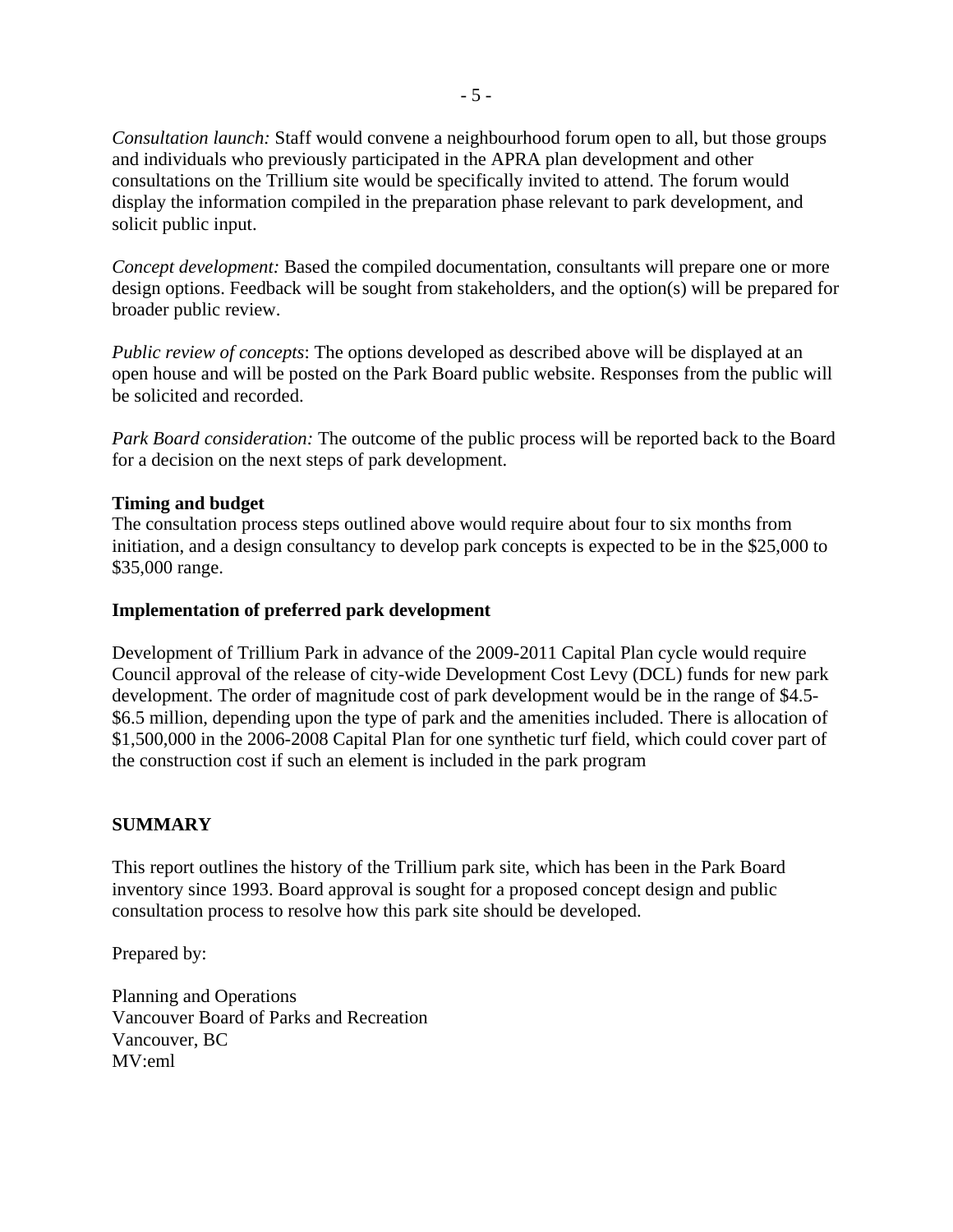## **APPENDIX A**

### **Chronology of Trillium Park Site and Synthetic Turf Milestones**

| Date             | Action                                                                              | <b>Notes</b>                                                                           |
|------------------|-------------------------------------------------------------------------------------|----------------------------------------------------------------------------------------|
| March 1993       | Council [In Camera] approves negotiations                                           | [from Council report]                                                                  |
|                  | for purchase of 17 acres of the                                                     | "A strategic park purchase now will serve a                                            |
|                  | Trillium/BNR property for city uses, and                                            | number of short-term or long-term                                                      |
|                  | approves purchase of up to 4 acres to                                               | purposes:                                                                              |
|                  | supplement a park dedication of 3.57                                                | a)<br>serves to address the playing field                                              |
|                  | acres which is a condition by the sub-                                              | deficit arising out of the                                                             |
|                  | division by-law.                                                                    | densification of the downtown                                                          |
|                  |                                                                                     | peninsula;                                                                             |
|                  | Council directs staff to enter into                                                 | b) capitalizes on a unique opportunity                                                 |
|                  | discussions with the Strathcona                                                     | to supplement a substantial<br>dedication (3.57 acres) with a                          |
|                  | community to discuss options and report                                             | purchase (4.0 acres);                                                                  |
|                  | back.                                                                               | provides land for part of a linear<br>$\mathsf{C}$ )                                   |
|                  |                                                                                     | connection between Strathcona and                                                      |
|                  |                                                                                     | False Creek"                                                                           |
| Sept 1993        | Park Board (In Camera) approves purchase                                            | [from Board report]                                                                    |
|                  | of up to 4 acres of the Trillium/BNR                                                | "The parcel is of a size and configuration                                             |
|                  | property, to supplement the park                                                    | large enough to accommodate two                                                        |
|                  | dedication resulting from site subdivision,                                         | regulation playing fields plus two baseball                                            |
|                  | creating a 7.5 acre park site.                                                      | diamonds. The playing field use is                                                     |
|                  |                                                                                     | considered to be especially important in                                               |
|                  |                                                                                     | light of the population increases in the                                               |
|                  |                                                                                     | downtown. The final use and design of the                                              |
|                  |                                                                                     | park is subject to further work and                                                    |
|                  |                                                                                     | community involvement."                                                                |
| April 1994       | Staff meet with area residents to discuss<br>potential park development at Trillium | A request made for a study of area parks to<br>see what residents desire for Trillium, |
|                  |                                                                                     | Strathcona, Maclean and Maclean Linear                                                 |
|                  |                                                                                     | Parks.                                                                                 |
| <b>July 1994</b> | Park Board resolves to undertake a                                                  |                                                                                        |
|                  | community-based programming study for                                               |                                                                                        |
|                  | Strathcona, Maclean and Trillium Parks.                                             |                                                                                        |
| August 1995      | APRA Group engaged to conduct the park                                              | Study terms of reference are to consider                                               |
|                  | study                                                                               | the park needs of Strathcona, as well as                                               |
|                  |                                                                                     | stakeholders who do or could use facilities                                            |
|                  |                                                                                     | in any of the parks under review.                                                      |
| Feb 1996         | APRA Report released, but not voted on by<br>Park Board                             | Key recommendations of APRA study:                                                     |
|                  |                                                                                     | Retain existing sport fields on east and<br>west edges of Strathcona Park. Take out 2  |
|                  |                                                                                     | fields in the centre of Strathcona to enable                                           |
|                  |                                                                                     | the park re-design. Build 2 new soccer                                                 |
|                  |                                                                                     | fields on the new park.                                                                |
|                  |                                                                                     | Place sport fields on southern part of                                                 |
|                  |                                                                                     | Trillium and a multi-purpose playground on                                             |
|                  |                                                                                     | the north. Develop a perimeter pathway                                                 |
|                  |                                                                                     | system for Trillium.                                                                   |
| April 2001       | Board approves design consultancy for                                               |                                                                                        |
|                  | Strathcona Park                                                                     |                                                                                        |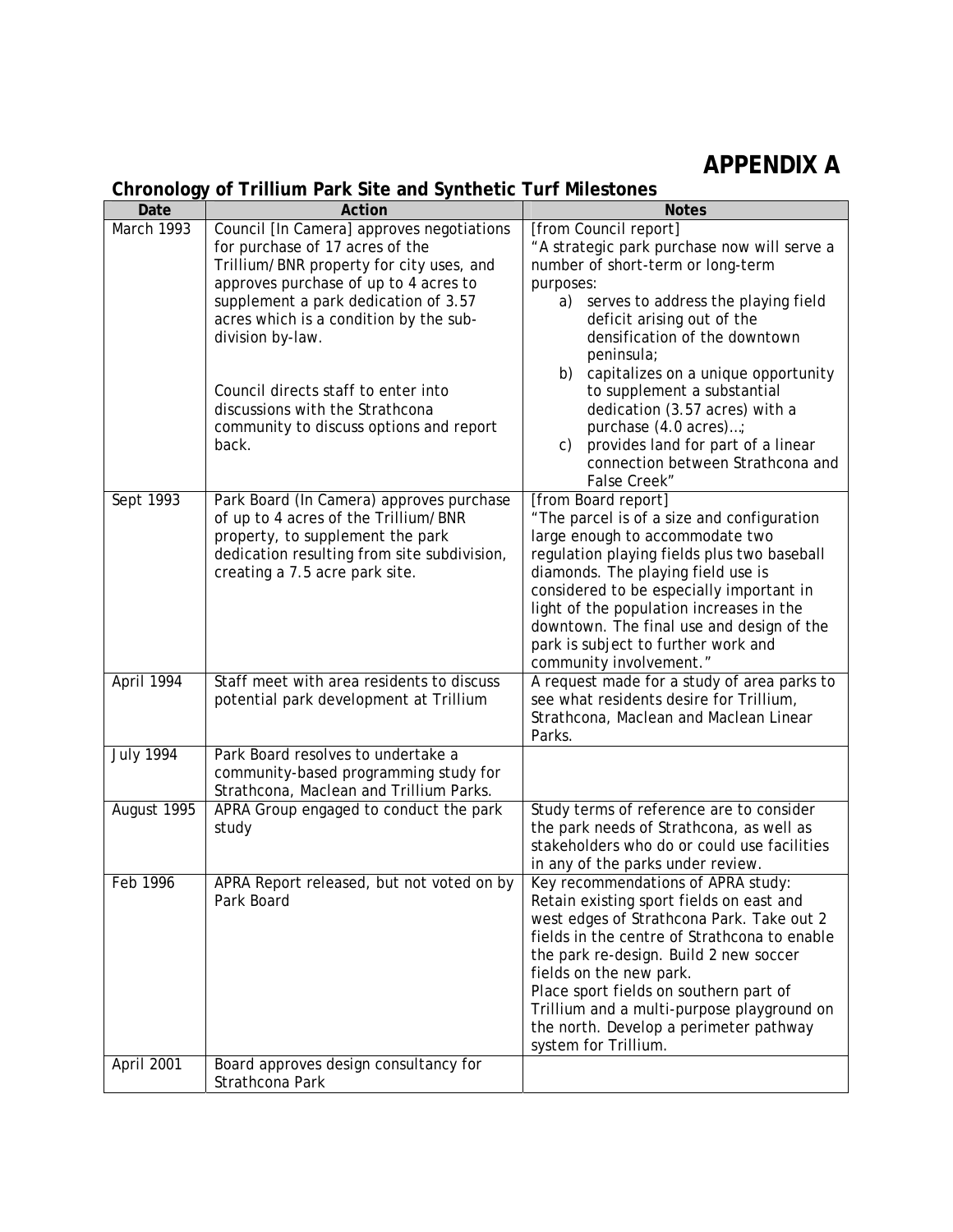| Date             | Action                                                                                   | <b>Notes</b>                                            |
|------------------|------------------------------------------------------------------------------------------|---------------------------------------------------------|
| 2002             | Board approves concept design and                                                        |                                                         |
|                  | construction tender for Strathcona park                                                  |                                                         |
|                  | based on APRA plan principles, including                                                 |                                                         |
|                  | the temporary loss of two fields from the                                                |                                                         |
|                  | overall field inventory.                                                                 |                                                         |
| <b>July 2002</b> | Park Board and School Board approve                                                      | 2003-2005 Capital Plan includes funding for             |
|                  | 'Playing Field Renewal Strategy' including                                               | first 2 fields. 2006-2008 Capital Plan has              |
|                  | recommendation that joint inventory of                                                   | funding for one additional field.                       |
|                  | playing fields be increased through the                                                  |                                                         |
|                  | development of 6 lit synthetic turf playing                                              |                                                         |
|                  | fields over the coming decade.                                                           |                                                         |
| Nov 2002         | Parks 2003 - 2005 Capital Plan approved,                                                 |                                                         |
|                  | including provision for 2 synthetic turf                                                 |                                                         |
|                  | fields proposed for installation at the                                                  |                                                         |
|                  | Trillium park site.                                                                      |                                                         |
| Sept 2003        | Park Board approves city-wide planning                                                   |                                                         |
|                  | process to evaluate alternate sites for the                                              |                                                         |
|                  | synthetic turf fields.                                                                   |                                                         |
| <b>Nov 2003</b>  | City-wide public workshop in the Fall of                                                 |                                                         |
|                  | 2003 develops                                                                            |                                                         |
|                  | (1)<br>'must-have' criteria for choosing                                                 |                                                         |
|                  | viable sites for synthetic turf, and                                                     |                                                         |
|                  | 'evaluation' criteria for making<br>(2)                                                  |                                                         |
|                  | comparisons and establishing preferences                                                 |                                                         |
|                  | amongst sites.                                                                           |                                                         |
| April 2004       | Park Board approves a shortlist of five                                                  | 2 of the shortlisted sites subsequently                 |
|                  | candidate sites for synthetic turf                                                       | determined to be not feasible. 2 are                    |
|                  | installation, after an extensive joint Park                                              | complete/in process. One remains a viable               |
|                  | Board/School Board consultation process,                                                 | site.                                                   |
|                  | and technical review of 58 potential sites<br>across the city. Trillium not shortlisted, | The 20 sites identified as meeting the<br>criteria are: |
|                  | but is listed in the report as one of 20                                                 |                                                         |
|                  | sites meeting the criteria for synthetic                                                 |                                                         |
|                  | turf development.                                                                        |                                                         |
| <b>Nov 2004</b>  | Park and School Board approve the                                                        |                                                         |
|                  | selection of Kerrisdale Park/Point Grey                                                  |                                                         |
|                  | School as site of first synthetic turf field.                                            |                                                         |
| <b>June 2006</b> | Kerrisdale/Point Grey field officially                                                   |                                                         |
|                  | opens.                                                                                   |                                                         |
| Sept 2006        | Van Tech field approved for 2 <sup>nd</sup> synthetic                                    |                                                         |
|                  | turf development.                                                                        |                                                         |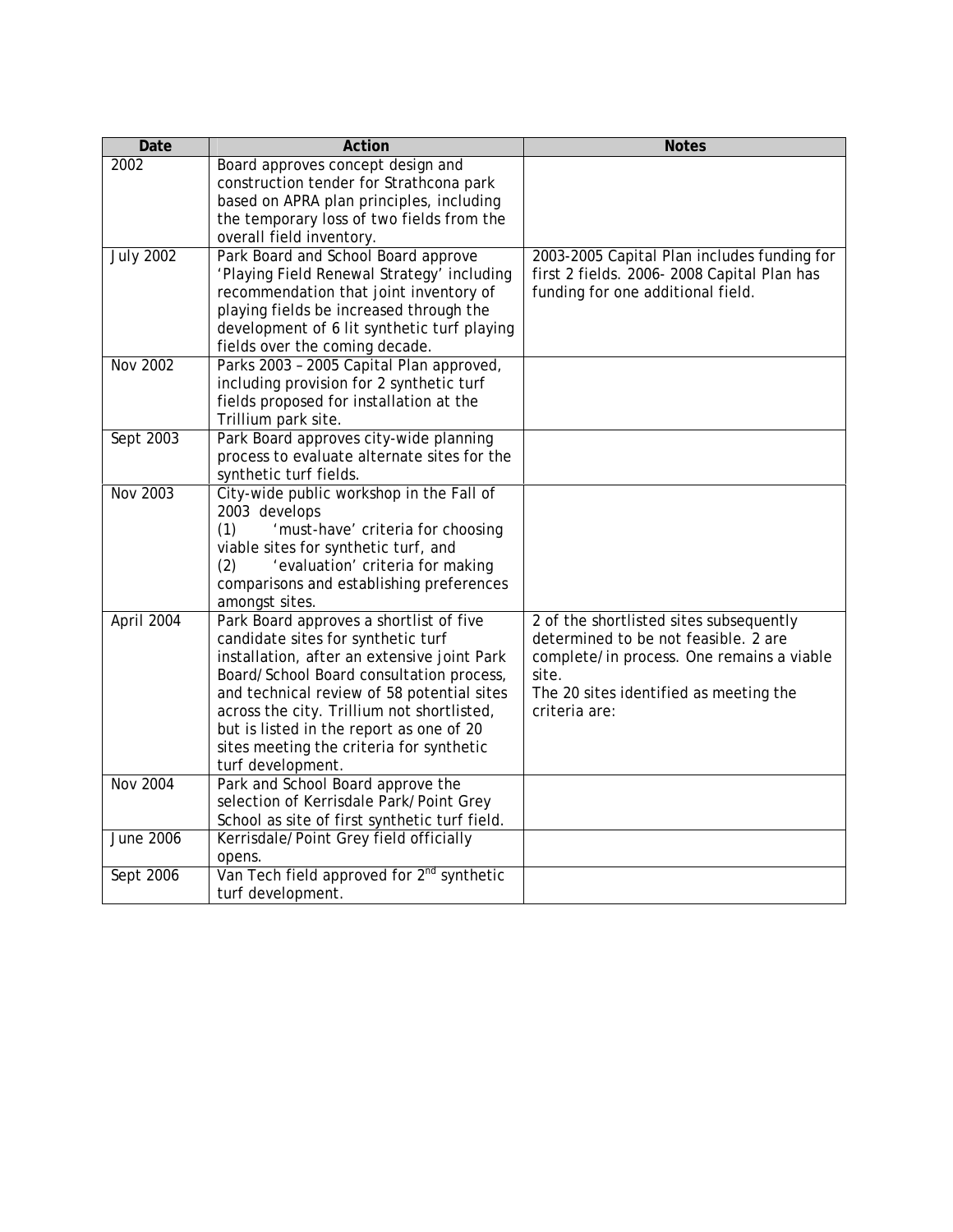## **APPENDIX B**

# **Aerial Context Map of Trillium Site**

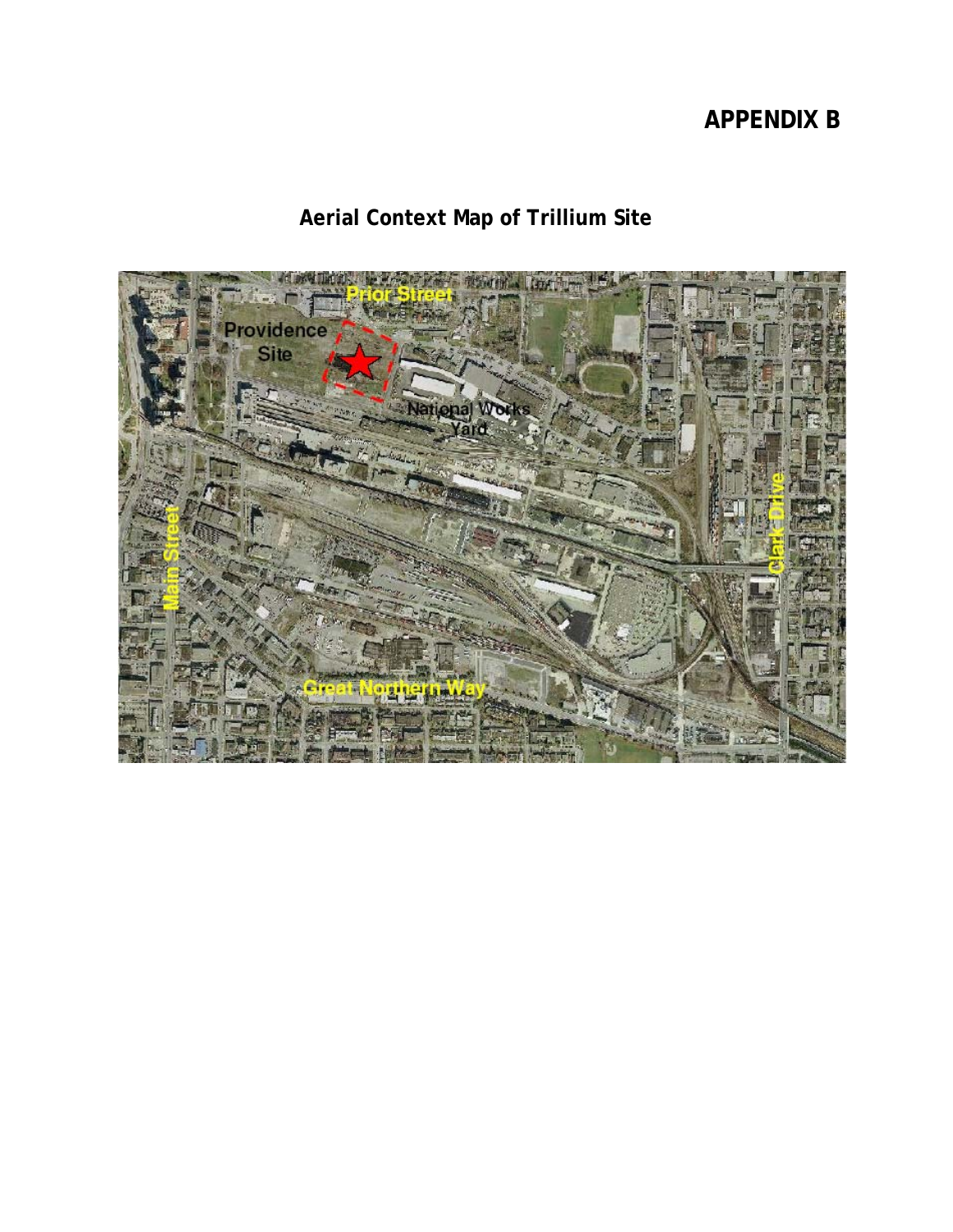## **APPENDIX C**



**Aerial Map Trillium Park Site**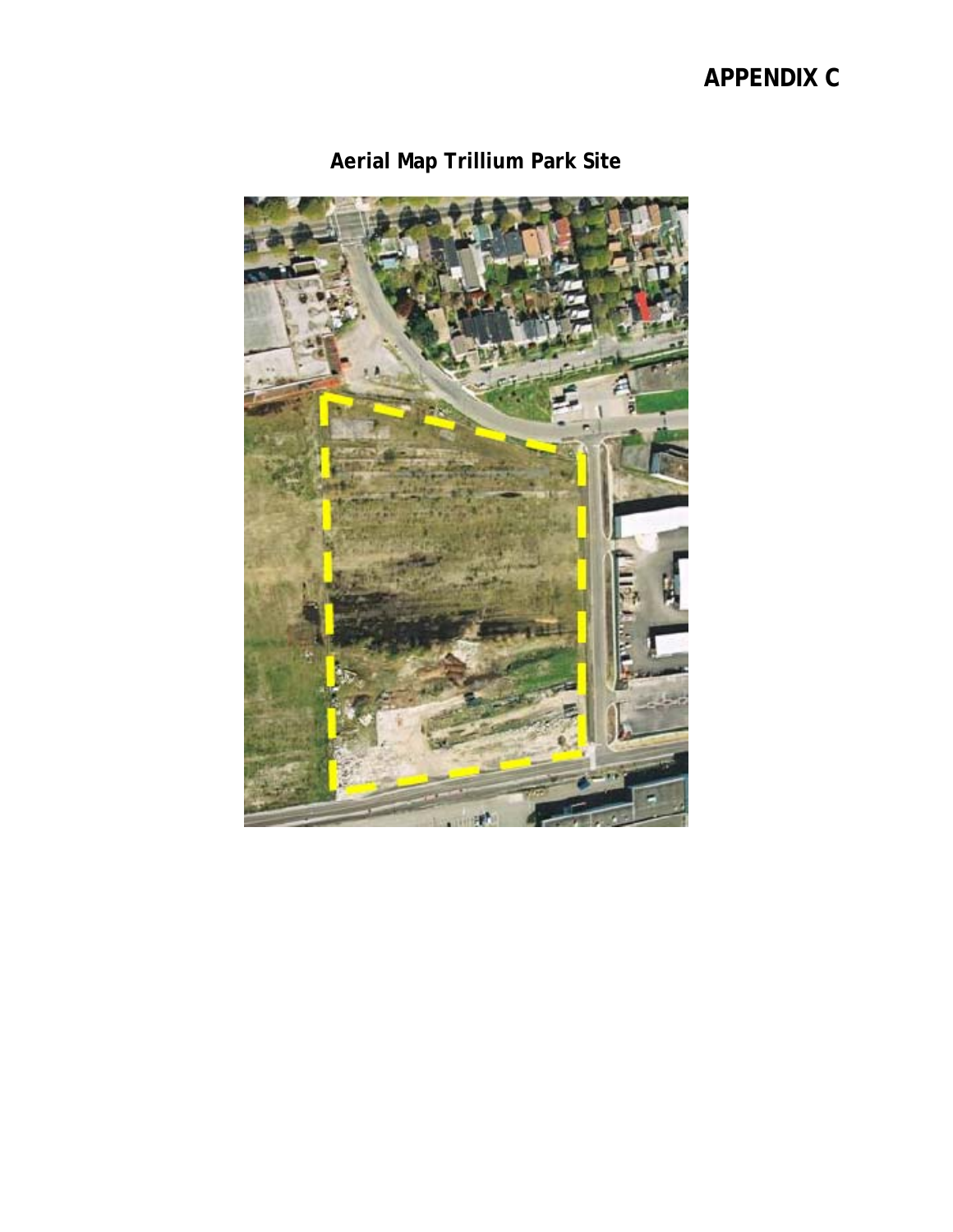### **APPENDIX D**

### **Playfield Supply in Vancouver**